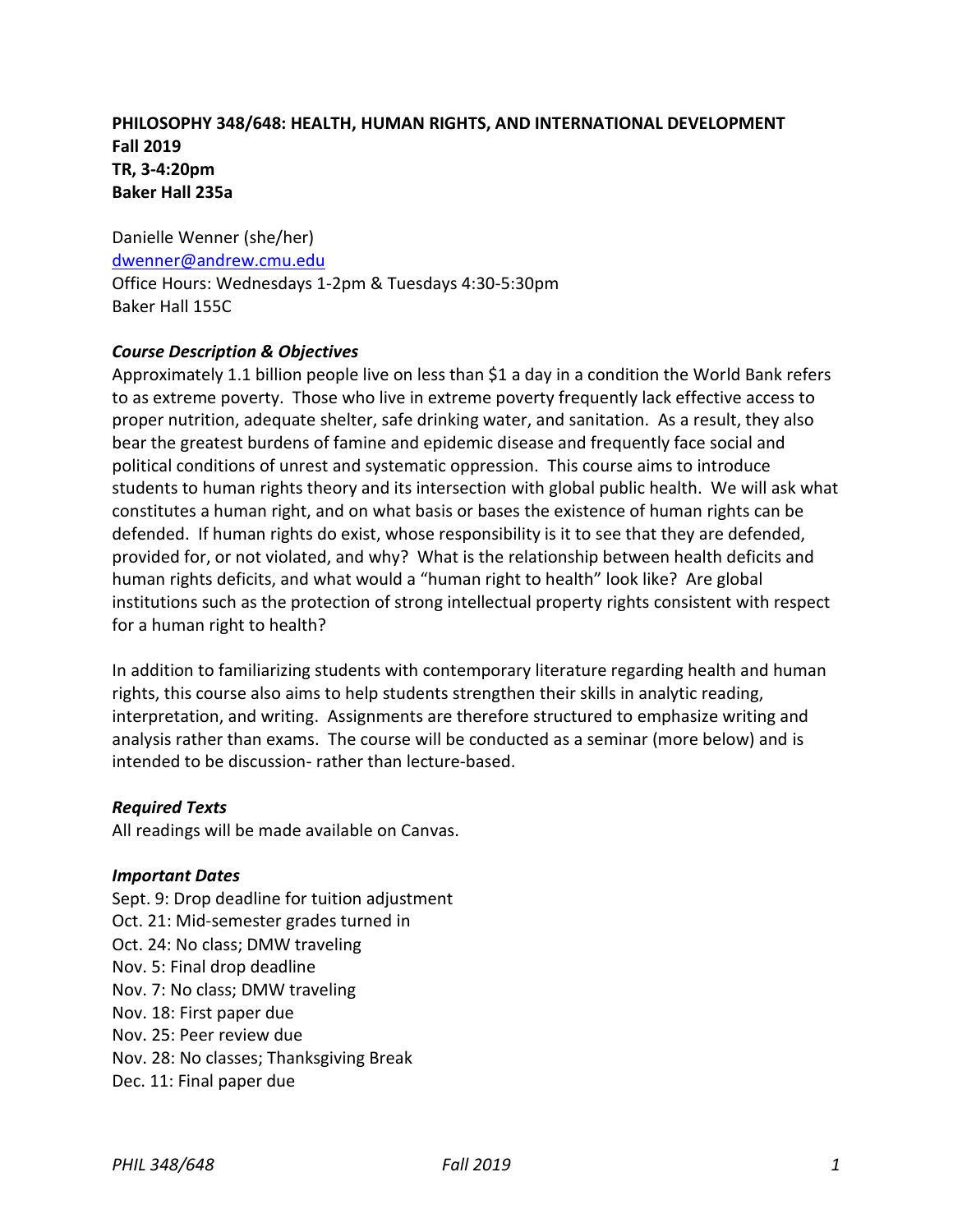#### *Course Requirements*

*The learning curve for reading and writing philosophical materials is steep, and early feedback will be important to you in improving your work. Homework assignments are structured to improve students' reading habits, analytical skills, and writing. If you are struggling with written assignments, make use office hours.*

### Homework and Short Response Pieces – 25%

*Over the course of the semester, there will be several short writing assignments. Assignment specifics are posted on Canvas. Students are responsible for knowing about class assignments. Note that assignment due dates vary by day of the week. Students who are unable to complete short writing assignments by the assigned time will be granted reasonable extensions, provided that an extension is requested in advance.*

#### First Term Paper – 25%

*Each student will write a term paper of approximately 3000 words critically engaging with a topic relevant to the course. The term paper may be a more fully developed version of a short writing assignment, or an independent work. All term paper topics must be approved by me in advance. Further details about the term paper will be provided in class. Your first term paper is due no later than 12pm (noon) on Monday, November 18th . Students who are unable to meet this deadline will be granted a reasonable extension, provided that an extension is requested in advance.*

#### Peer Review – 10%

*Each student will be required to write a critical review and response to another student's first term paper. These reviews should critically but charitably discuss the paper under review, raise questions of interpretation, present worries and objections, and provide alternative possibilities. The goal of the peer review is to provide constructive criticism which will help the recipient to consider new objections and improve their work. Peer reviews are due no later than 12pm (noon) on Monday, November 25th . Peer reviews will be discussed with paper authors in class on Tuesday, November 26th . Note that this is the Tuesday before Thanksgiving. Students not in attendance for that discussion will receive an automatic 20% deduction on their peer review grade.*

### Second Term Paper – 30%

*Graded term papers with comments from both me and your peer reviewer will be returned to you by Monday, December 2nd. Students will re-write their term papers in*  light of the comments received. Final papers are due no later than **10pm on** *Wednesday, December 11th . Students who are unable to meet this deadline will be granted a reasonable extension, provided that an extension is requested in advance.*

# Attendance & Class Participation – 10%

*10% of your grade consists of participation in in-class discussions of the readings and regular class attendance. You should attend each class ready to engage in discussion and critical assessment of the readings. Class meetings will frequently involve in-class activities. All students begin the term with full (10 points) participation grade. Any inclass activity that is missed or which a student cannot contribute to due to failure to do the reading results in an automatic deduction of 1 participation point. Participation points can also be lost due to patterns of absenteeism.*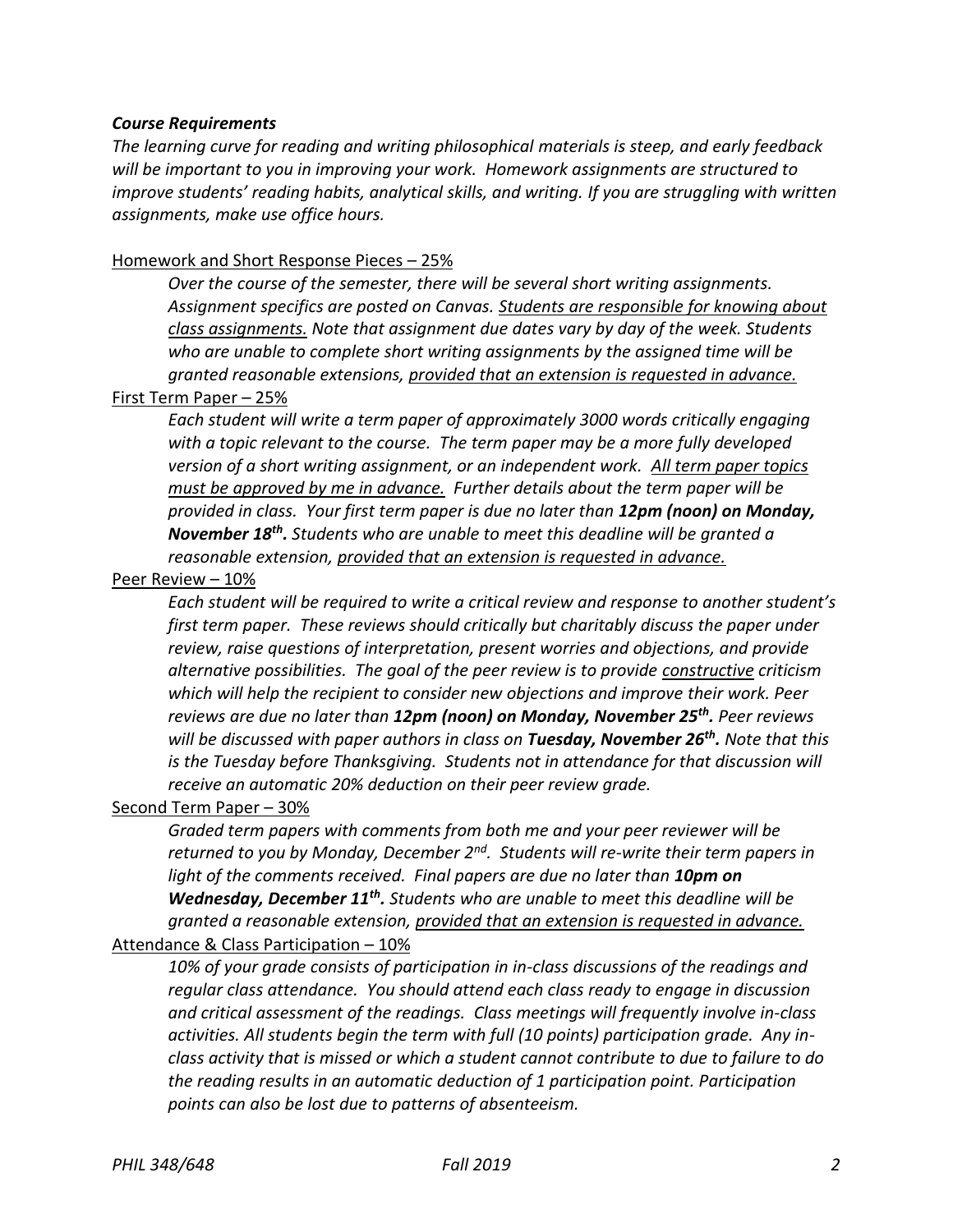## *Class Policies*

### Late Assignments

It is the responsibility of the student to have all assignments submitted no later than the assigned deadline, and all readings completed before the beginning of each class meeting. All late assignments will be penalized half a letter grade (5 points) for every calendar day or portion of a calendar day that they are late. **Short writing assignments submitted more than 3 calendar days late will receive a 0. Papers submitted more than 7 calendar days late will receive a 0.** Requests for reasonable accommodation will be granted but must be made in advance.

### Attendance

Attendance is not taken, but a pattern of missed classes will be noticed and will impact your attendance and class participation grade. Missing a significant number of class meetings is also likely to impact your grade through your performance on class assignments. Students who miss a class day on which an in-class activity is conducted will have one point automatically deducted from their participation grade. Students who miss class are responsible for discovering on their own or from classmates any material missed or changes to class assignments. **Email requests from students asking what they missed during unexcused absences will be ignored.**

#### Participation

Philosophical inquiry is a joint endeavor, and the quality of this course will depend crucially on your thoughtful, considerate engagement with the readings and with each other. We will be discussing controversial topics about which many of you will have strong feelings. However, our purpose in this class is to **move past feelings and opinions**, and to evaluate and provide **reasoned arguments** for and against various positions on these issues. **Disrespectful comments towards other students will not be tolerated.** Students should come to class having closely read and thought about all assigned materials. This requires, *at a minimum*:

- Determining the key point(s) the author is trying to establish or criticize;
- Understanding why the author considers it/them to be important;
- Identifying the reason(s) the author gives in support of the conclusion; and
- Considering whether those reasons are both (a) true or correct, and (b) actually in support of the author's conclusion.

Students are encouraged to take notes while reading, and to come to class with questions about, and criticisms of, the readings.

### Communication

Students are not always familiar with the norms governing professional correspondence. Please use the following resource to inform your understanding of what is expected from communications in a professional environment: [https://medium.com/@lportwoodstacer/how](https://medium.com/@lportwoodstacer/how-to-email-your-professor-without-being-annoying-af-cf64ae0e4087#.gyje2zezg)[to-email-your-professor-without-being-annoying-af-cf64ae0e4087#.gyje2zezg.](https://medium.com/@lportwoodstacer/how-to-email-your-professor-without-being-annoying-af-cf64ae0e4087#.gyje2zezg) **Please note that I do not read or respond to student emails outside of normal business hours (i.e. if you email me in the evening, you will not receive a response until the next weekday morning).**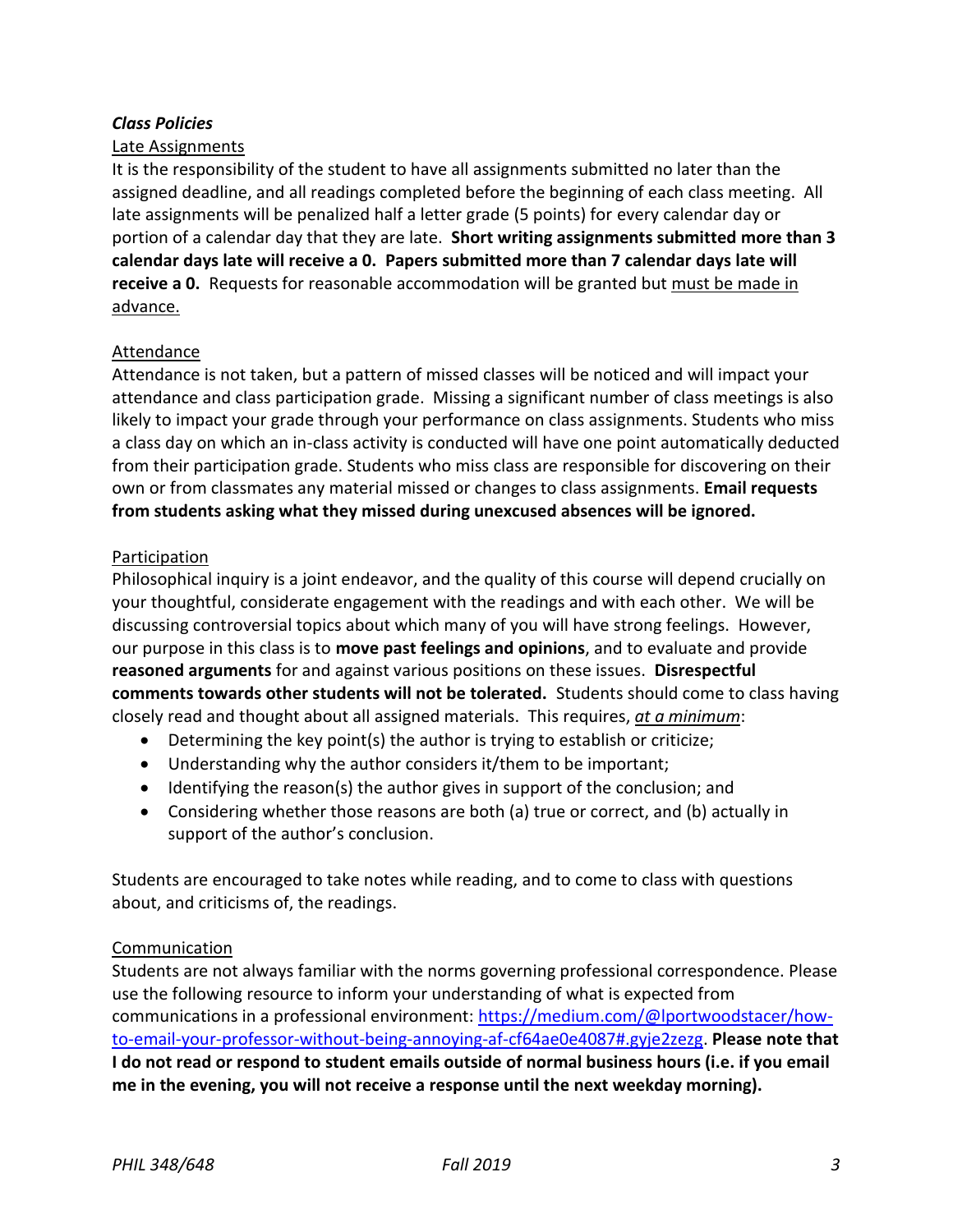# Grading

Grades are assigned on the following scale:

| A  | 90-100  | Ð   | 60-69.9    |
|----|---------|-----|------------|
| -B | 80-89.9 | R/F | $0 - 59.9$ |
| C  | 70-79.9 |     |            |

While I recognize that grade inflation has generated the expectation that a "B" should be fairly easy to achieve, and an "A" not too hard, it is not the case that instructors are obligated to inflate grades. I also recognize that receiving a lower grade than one has come to expect can be traumatic. However, in this class grades mean what they are intended to mean. A "C" represents a satisfactory or average performance, and is nothing to be ashamed of. A "B" is a good performance, and something to be proud of. An "A" indicates outstanding or truly exemplary work. There is a steep learning curve to reading and writing philosophy effectively, which should provide you with strong incentives to work hard at the beginning of the semester and receive the kind of feedback you will need to excel in your written assignments.

### Academic Integrity & Plagiarism

Plagiarism refers to the use of any ideas or words from another person or source without appropriate citation. All sources used for course assignments should be appropriately cited, including information found on the internet, in course readings, or from class discussions. If you are unsure about whether or not to cite something, err on the side of caution. I have a zero-tolerance policy for cheating: **Any student found to have plagiarized on any assignment will receive a failing grade for the assignment, and at my discretion, for the entire course.** Additionally, all available institutional penalties will be sought.

### Technology in the Classroom

I and your classmates put a great deal of time and effort into preparing for an interesting class discussion, and you are expected to do the same. When entering the classroom, please place your phone on "silent" and put it away for the duration of our meeting. If there is an urgent need to keep your phone on during a particular class period, please inform me at the beginning of class, sit where you can leave the room without distracting others, and keep your phone on vibrate. Students are permitted but discouraged from using laptops during class. While typing is faster than writing for many of us, using a computer during discussion significantly distracts from what is going on and leads to disengagement from those around you. While some users can successfully use a computer without multitasking, most cannot – it is hard not to take a down moment to check your email or look at your calendar. But studies have shown that this kind of multitasking during class not only causes the computer user's learning to suffer, but also that of the students sitting nearby who can see the screen.<sup>1</sup> Moreover, recent research has shown that students take better notes, and learn more, when they take notes via longhand instead of on a computer.<sup>2</sup>

 $\overline{a}$ 

<sup>&</sup>lt;sup>1</sup> Sana, F., T. Weston and N. J. Cepeda (2013). "Laptop multitasking hinders classroom learning for both users and nearby peers." Computers & Education **62**: 24-31.

 $<sup>2</sup>$  Mueller, P. A. and D. M. Oppenheimer (2014). "The Pen is Mightier Than the Keyboard: Advantages of Longhand over Laptop</sup> Note Taking." Psychological Science **25**: 1159-1168.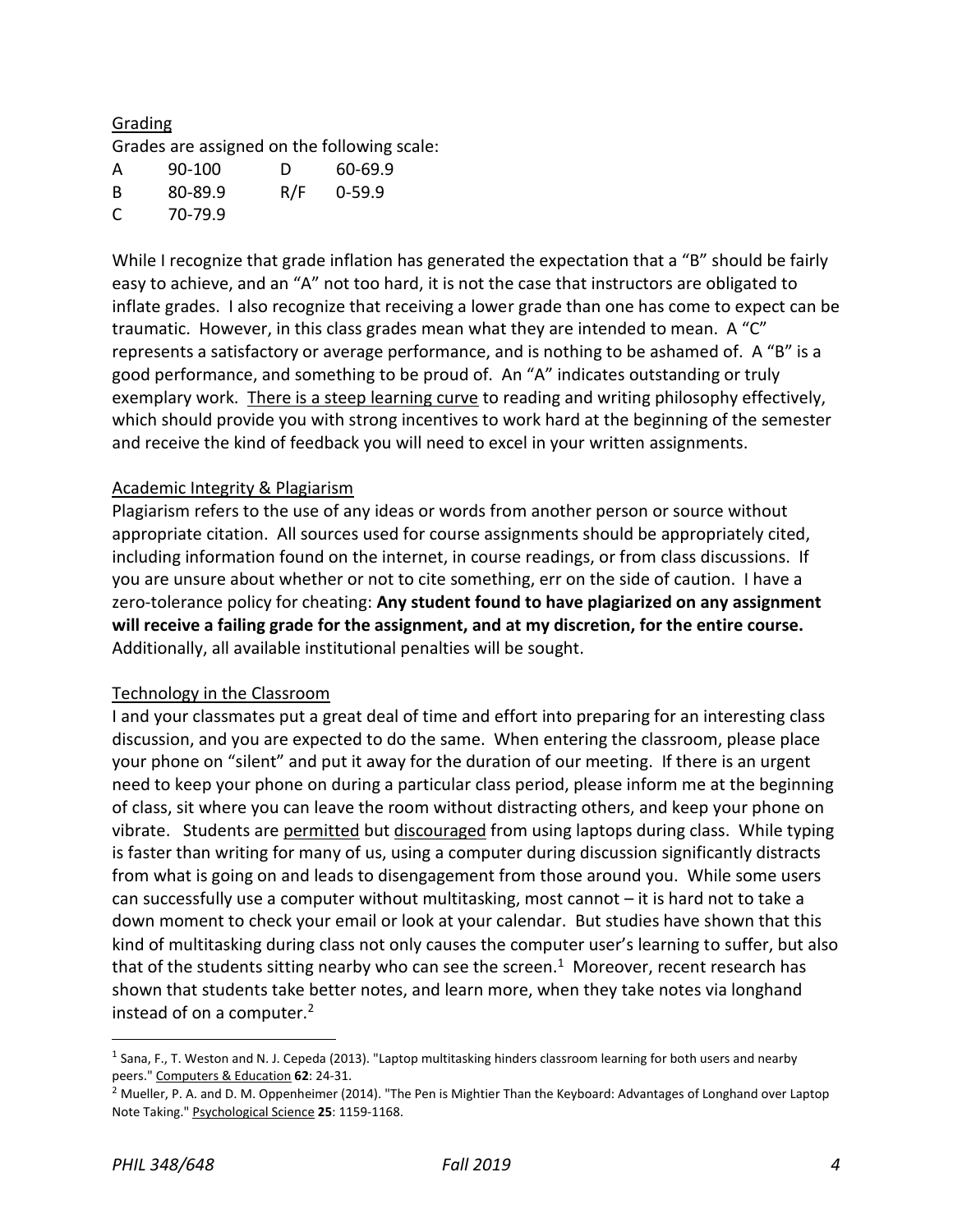### Videotaping and Audio Recording

Videotaping and audio recording are prohibited without the express written permission of the instructor.

#### Disability Accommodations

**Students with disabilities are legally entitled to reasonable accommodation to ensure equal access to education.** If you have a disability and have an accommodation letter from the Disability Resources office, I encourage you to discuss your accommodations and needs with me as early in the semester as possible. I will work with you to ensure that accommodations are provided as appropriate.

The ADA defines a disability as a medical condition that substantially limits one or more life activities – including things like walking, sleeping, taking care of yourself, learning, and regulating your emotions – or major bodily functions. If you have a medical condition, *including mental health conditions*, that significantly interferes with your schoolwork, you probably qualify. You do not need to disclose your condition to your instructors to receive accommodations.

Some students will need accommodations in college who did not need them before. If you suspect that you may have a disability and would benefit from accommodations but are not yet registered with the Office of Disability Resources, I encourage you to contact them at [access@andrew.cmu.edu.](mailto:access@andrew.cmu.edu) It is important to reach out sooner than later, as most accommodations are only forward-looking modifications to class expectations, rather than mitigating low grades you may have already received.

More generally: take care of yourself. Do your best to maintain a healthy lifestyle this semester by eating well, exercising, avoiding excess substance use, getting enough sleep, and taking some time to relax. Also: make use of the resources available to you to manage the stresses and anxieties that we all experience sometimes. An important part of maturing is learning how and when to ask for help. Asking for help sooner rather than later can in many cases help to avert more serious crises. If you or anyone you know is experiencing anxiety or depression, I encourage you to seek support. You can contact Counseling and Psychological Services (CaPS) at [412-268-2922](tel:(412)%20268-2922) or visit their website at [http://www.cmu.edu/counseling/.](http://www.cmu.edu/counseling/) Consider reaching out to a friend, faculty or family member you trust for help getting connected to the support that you need.

I am committed to providing students with equal access to this class. If you are struggling – whether because of a medical condition or otherwise – please come talk to me. It is an expectation in my classroom that both students and I see everyone as a whole person. Self-care is valid and important work, and should take priority over this class. You cannot pour from an empty cup. Prioritize caring for your health, both physical and mental.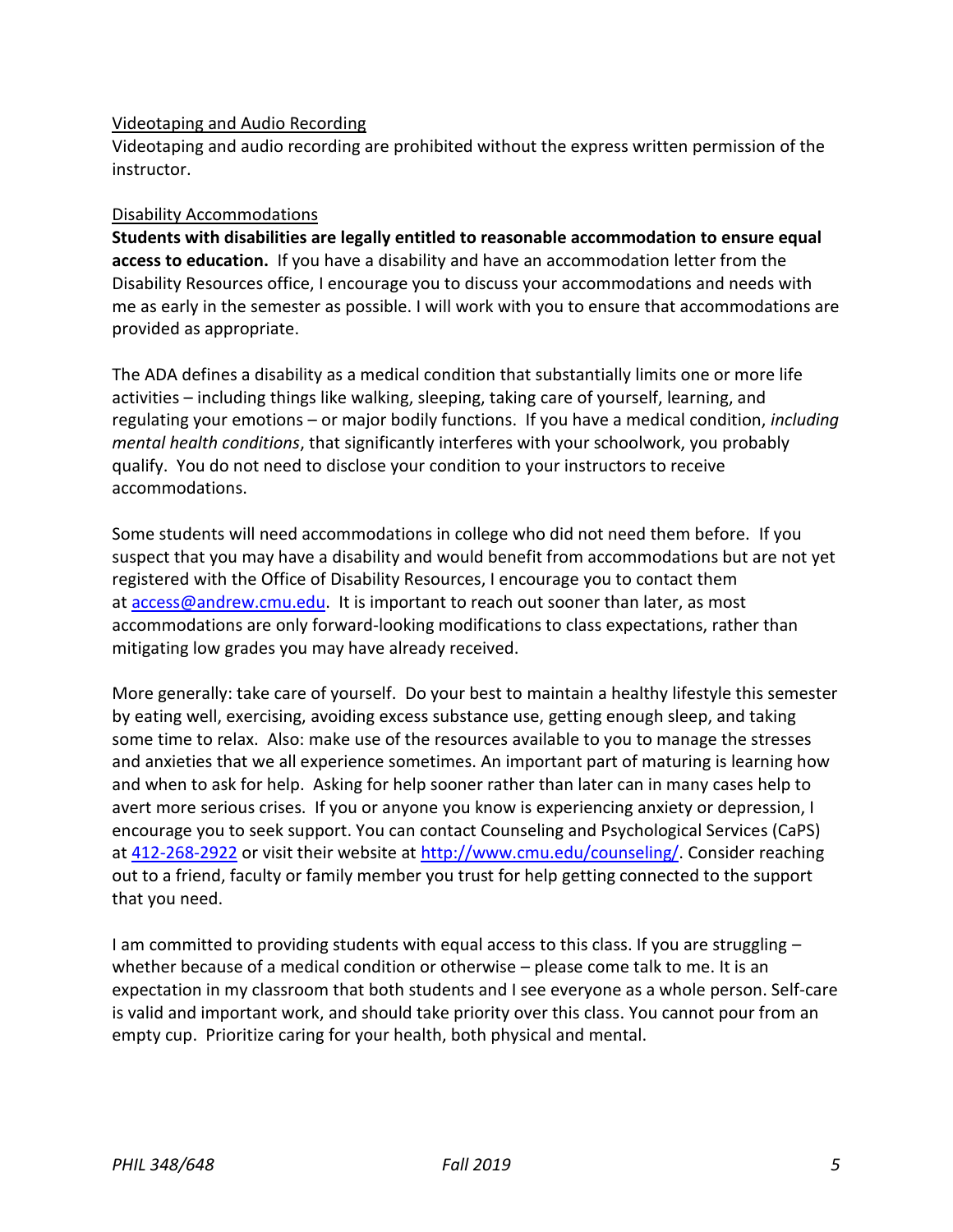# **Outline of Topics & Tentative Schedule of Readings**

*(All dates and readings are subject to change. You will always be informed of what to read for the next class at the end of the previous meeting.)*

## **Part I: Introduction to Health and Human Rights**

Our first few meetings will be devoted to an introduction to the main topics of the course and the intersection between health disparities and human rights deficits. We will talk about the ongoing global epidemic of HIV/AIDS and recent advances in the prevention of HIV in order to illustrate several of the ethical issues we'll be delving into during the semester.

### *Aug. 27: Course introduction and overview*

No assigned readings.

## *Aug 29: Intro to Human Rights*

Universal Declaration of Human Rights HIV & ARV readings

## *Sept. 3: The interplay between health and human rights*

Mann, J. M. (1997). "Medicine and Public Health, Ethics and Human Rights." Hastings Center Report **27**(3): 6-13.

### **Part II: What are Human Rights?**

What is the basis for the ascription of human rights? How should human rights be conceived? Do we have claims to human rights by virtue of some universal aspect of our humanity, or are all rights essentially political (i.e. grounded in state-based legal systems)? Does it make sense to say that I have a human right if no specified individual or group is tasked with ensuring my human rights are fulfilled?

# *Sept. 5: Human rights grounded in the conditions of normative agency*

Griffin, J. (2009). "First Steps in an Account of Human Rights." On Human Rights. Oxford, Oxford University Press, ch. 2.

# *Sept. 10: Human rights grounded in universal basic interests*

Nickel, J.W. (2005). "Poverty and Rights." The Philosophical Quarterly **55**(220): 385-402.

### *Sept. 12: The capabilities approach*

Nussbaum, M. (1997). "Capabilities and Human Rights." Fordham Law Review **66**(2): 273-300.

### *Sept. 17: A political conception of human rights*

Excerpts from Rawls, J. (1999). The Law of Peoples. Cambridge, Harvard University Press Beitz, C. (2009). "A Fresh Start." The Idea of Human Rights. Cambridge, Harvard University Press, ch. 5.

# *Sept. 19: A critical examination of the value of human rights talk*

O'Neill, O. (2005). "The Dark Side of Human Rights." International Affairs **81**(2): 427-439.

# *Sept. 24: Human rights as collective moral responsibility*

Pogge, T. (1998). "How Should Human Rights be Conceived?" World Poverty and Human Rights. Malden, MA, Polity Press, ch. 2.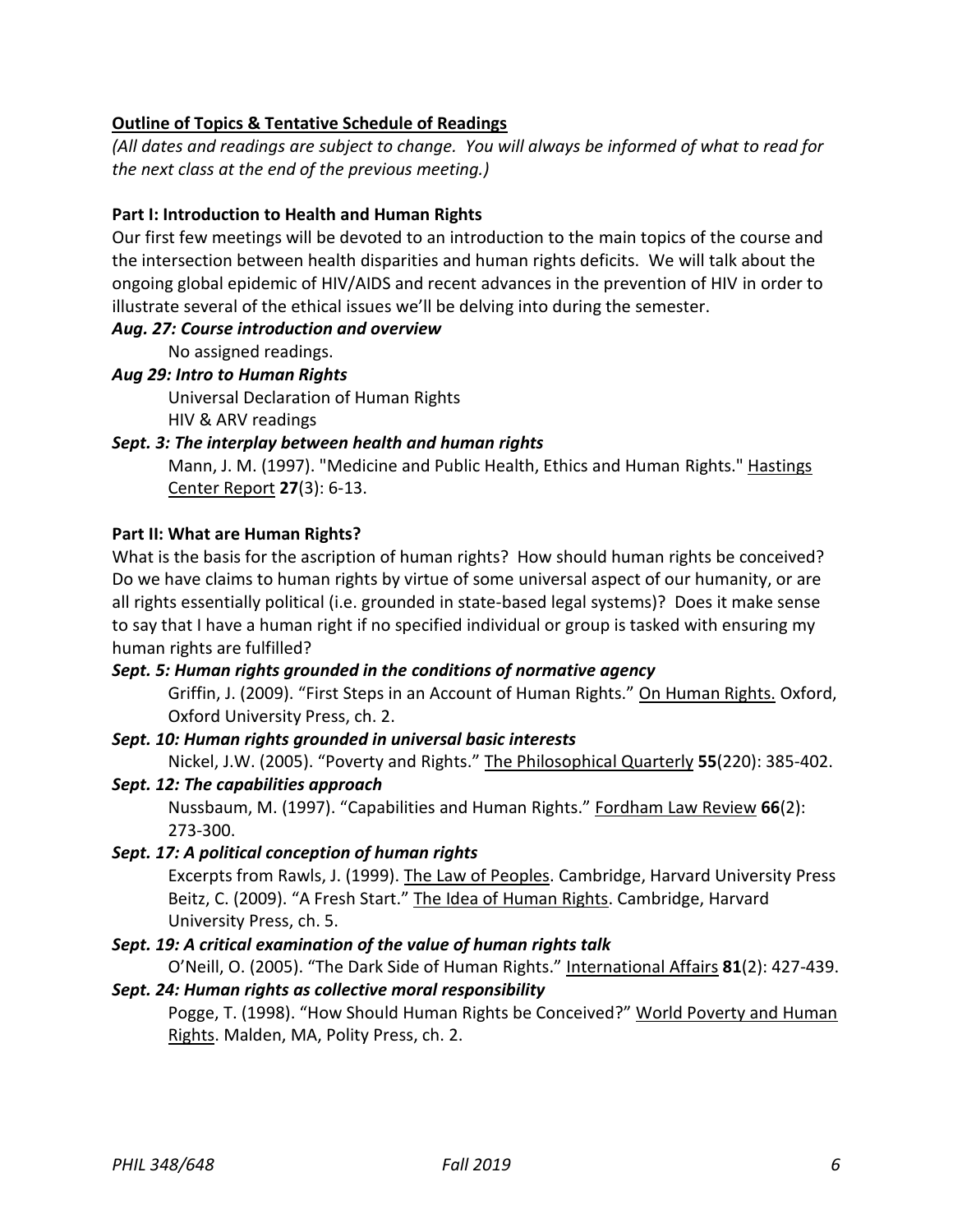# **Part III: A Human Right to Health?**

If there is a human right to health, what does that mean? How should a right to health be conceived?

### *Sept. 26:*

## *A right to healthcare or to a sufficient level of health*

Preda, A. (2012). Is there a Human Right to Health? Health Inequalities and Global Justice. P.T. Lenard and C. Straehle. Edinburgh, Edinburgh University Press: 17-33.

## *A capabilities approach to health equity*

Venkatapuram, S. (2012). Health Inequalities, Capabilities and Global Justice. Health Inequalities and Global Justice. P.T. Lenard and C. Straehle. Edinburgh, Edinburgh University Press: 65-82.

## *Oct. 1: Luck Egalitarianism, Fair Equality of Opportunity, and Sufficientarianism*

Preda, A. (2012). Is there a Human Right to Health? Health Inequalities and Global Justice. P.T. Lenard and C. Straehle. Edinburgh, Edinburgh University Press: 17-33.

## *Oct. 3: Capabilities and Health Equity*

Venkatapuram, S. (2012). Health Inequalities, Capabilities and Global Justice. Health Inequalities and Global Justice. P.T. Lenard and C. Straehle. Edinburgh, Edinburgh University Press: 65-82.

## **Part IV: Property and Intellectual Property**

What role should property rights play in limiting our obligations to others? Do we have a right to our greater prosperity? Can intellectual property rights in life-saving drugs be defended?

### *Oct. 8: Property Rights & Negative Duties*

Excerpts from Locke, J. (1689). Second Treatise of Government.

### *Oct 10: A Defense of Intellectual Property Rights*

Child, J.W. (1990). "The Moral Foundations of Intangible Property." The Monist **73**(4): 578-600.

### *Oct 15: Lockean Intellectual Property Rights*

Shiffrin, S. (2001). "Lockean Arguments for Private Intellectual Property." New Essays in Legal and Political Theory. S.R. Munzer. Cambridge, Cambridge University Press: 138- 167.

### *Oct 17: Intellectual Property & Indigenous Cultural Appropriation*

Bannister, K., M. Solomon, and C.G. Brunk. (2009). "Appropriation of Traditional Knowledge: Ethics in the Context of Ethnobiology." The Ethics of Cultural Appropriation. J.O. Young and C.G. Brunk. Malden, MA, Blackwell: 140-172.

# **OCT. 22: DISCUSSION OF TERM PAPER ASSIGNMENT; NO READING. ATTENDANCE MANDATORY.**

### *Oct. 24***: No class meeting.**